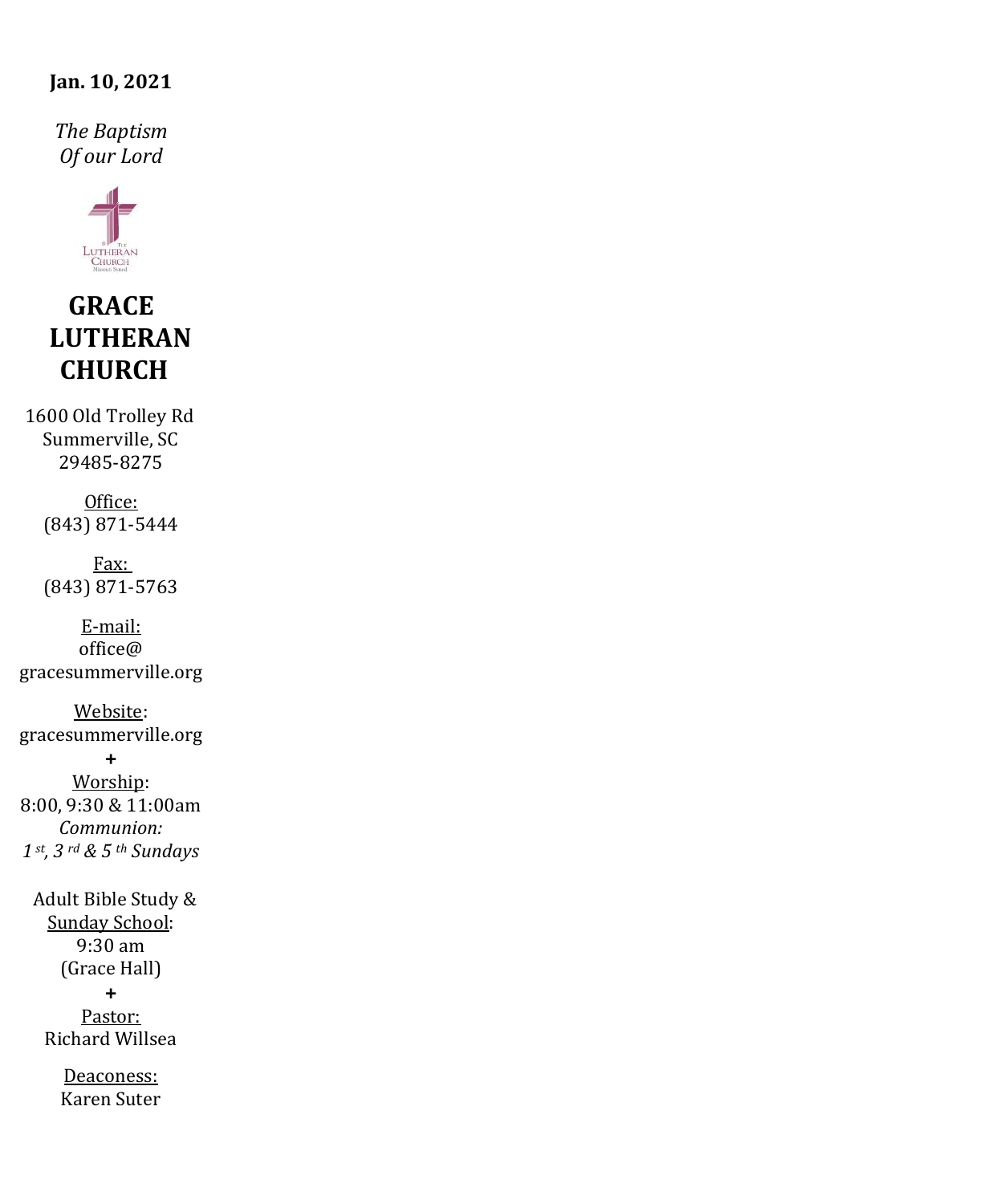#### **THE BAPTISM OF OUR LORD**

January 10, 2021

### $+$  **PREPARATION**  $+$

**PRELUDE** *"God's Own Child, I Gladly Say It"* Robert J. Powell "I Bind unto Myself Today" Benjamin M. Culli

#### **WELCOME**

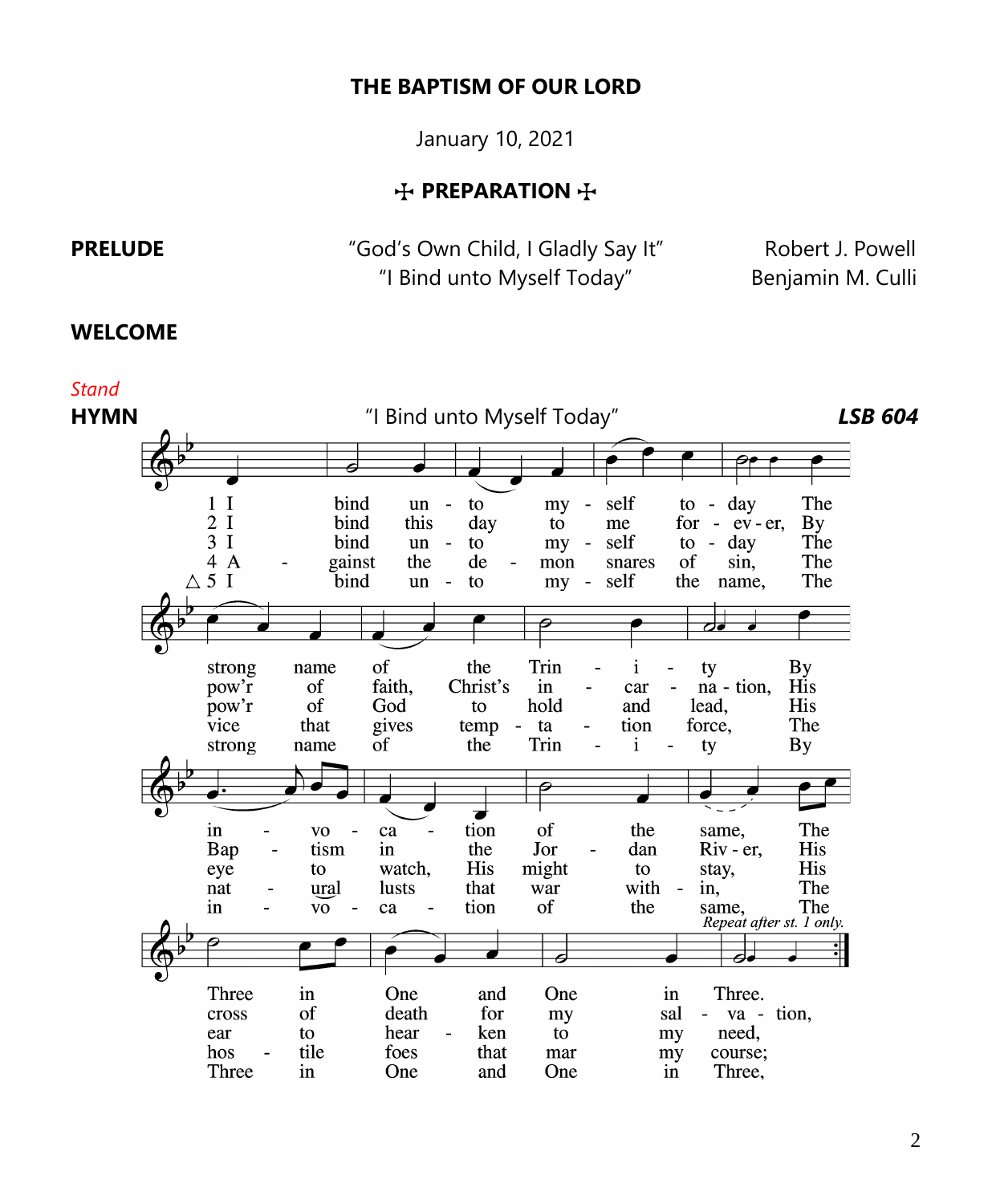

# **CONFESSION AND ABSOLUTION**

- **P** In the name of the Father and of the  $\pm$  Son and of the Holy Spirit.
- C **Amen.**
- $\mathbf{P}$  If we say we have no sin, we deceive ourselves, and the truth is not in us.
- C **But if we confess our sins, God, who is faithful and just, will forgive our sins and cleanse us from all unrighteousness.**

*Silence for reflection on God's Word and for self-examination.*

- $\mathbf{P}$  Let us then confess our sins to God our Father.
- C **Most merciful God, we confess that we are by nature sinful and unclean. We have sinned against You in thought, word, and deed, by what we have done and by what we have left undone. We have not loved You with our whole heart; we have not loved our neighbors as ourselves. We justly deserve Your present and eternal punishment. For the sake of Your Son, Jesus Christ, have**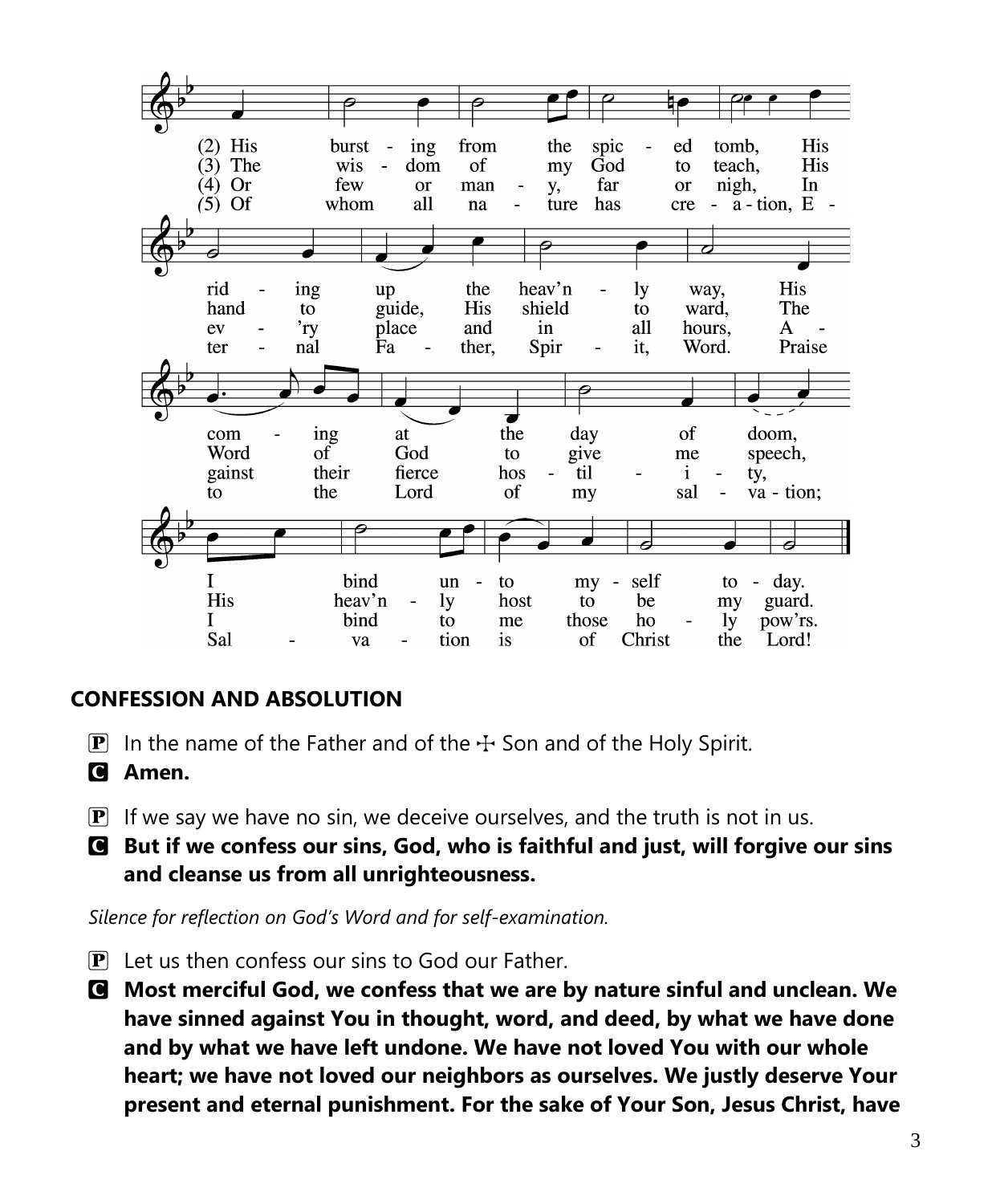**mercy on us. Forgive us, renew us, and lead us, so that we may delight in Your will and walk in Your ways to the glory of Your holy name. Amen.**

P Almighty God in His mercy has given His Son to die for you and for His sake forgives you all your sins. As a called and ordained servant of Christ, and by His authority, I therefore forgive you all your sins in the name of the Father and of the  $+$  Son and of the Holy Spirit.

C **Amen.**

# $+$  **SERVICE OF THE WORD**  $+$

**KYRIE** *LSB 152*

- $\boxed{\mathbf{A}}$  In peace let us pray to the Lord.
- C **Lord, have mercy.**
- A For the peace from above and for our salvation let us pray to the Lord.
- C **Lord, have mercy.**
- A For the peace of the whole world, for the well-being of the Church of God, and for the unity of all let us pray to the Lord.

# C **Lord, have mercy.**

- A For this holy house and for all who offer here their worship and praise let us pray to the Lord.
- C **Lord, have mercy.**
- A Help, save, comfort, and defend us, gracious Lord.
- C **Amen.**

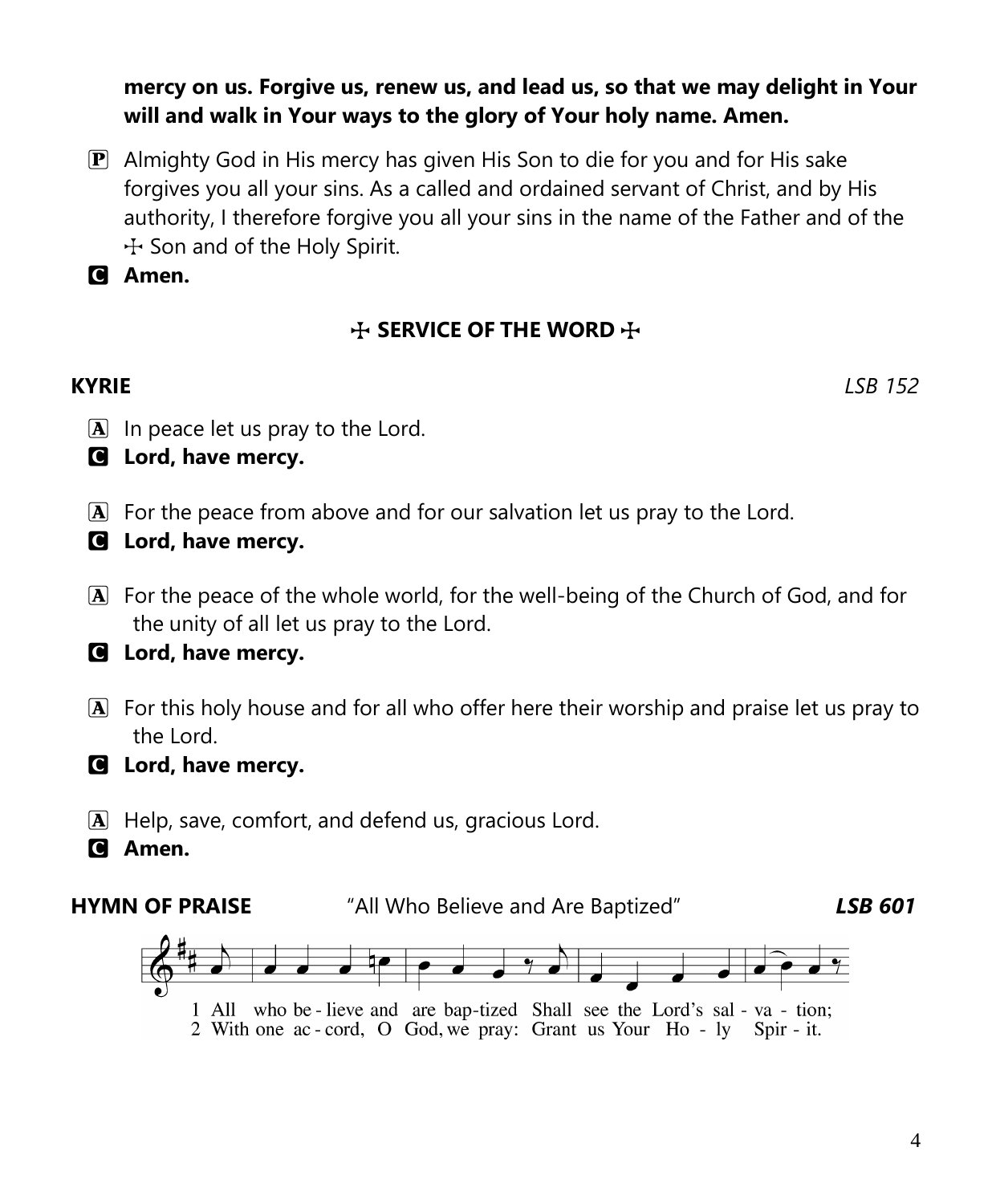## *Sit* **OLD TESTAMENT READING** *Genesis 1:1–5*

Grant

ment

heav'n -  $\ln$ 

we

The Word is read…

 $\overline{A}$  This is the Word of the Lord.

Bap-tized in-to the death of Christ, They

Help us in our in - fir -  $\text{mi}$  - ty

band

may

 $\Omega$ f

 $E$ 

 $\sim$ 

 $ev -$ 

ter  $\sim$ nal

'ry

**us** 

C **Thanks be to God.**

The Word is read…

A This is the Word of the Lord.

C **Thanks be to God.**

## *Stand*

# **ALLELUIA AND VERSE** *LSB 156*



**EPISTLE** *Romans 6:1–11*

tion.

Through Christ's re-demp-tion they shall stand A - mong the glo-rious, to grow in grace each day That by this sac - ra -

Through Je - sus' blood and mer - it.

and

in

 $\overline{a}$ 

new  $cre - a - tion$ .

na -

her - it.

are a

tribe

life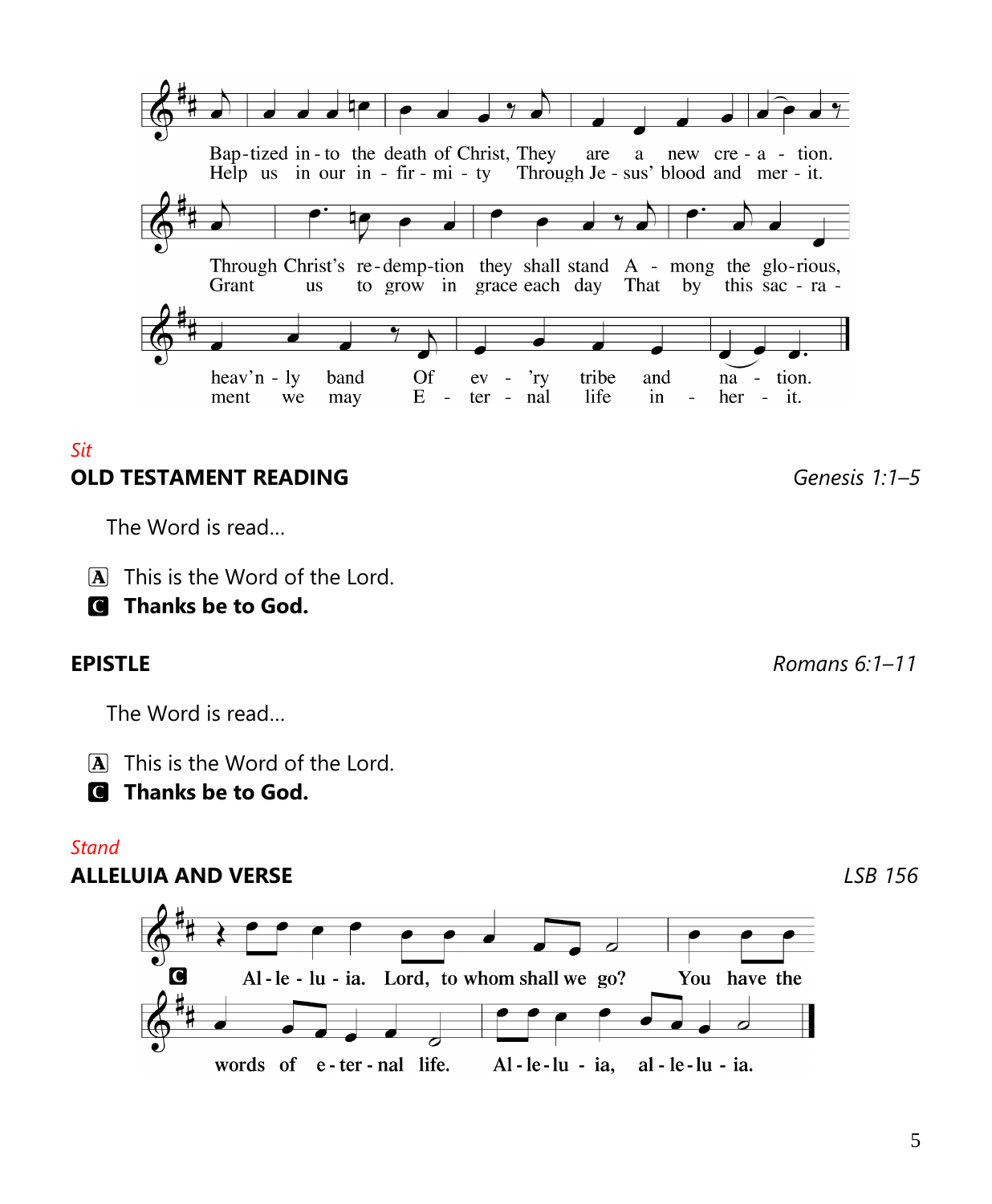### **HOLY GOSPEL** *Mark 1:4–11*

- $\mathbf{P}$  The Holy Gospel according to St. Mark, the first chapter.
- C **Glory to You, O Lord.**

The Gospel is read…

 $\mathbf{P}$  This is the Gospel of the Lord.

C **Praise to You, O Christ.**

### *Sit*

#### **CHILDREN'S MESSAGE** "A Fresh Start" Billy Milam

Scripture: As Jesus was coming up out of the water, he saw heaven being torn open and the Spirit descending on him like a dove. And a voice came from heaven: "You are my Son, whom I love; with you I am well pleased." Mark 1:10-11

### **SERMON**

**HYMN** "God's Own Child, I Gladly Say It"*LSB 594*1 God's own child,  $\mathbf I$  $glad - ly$ say it: I bap-tized am  $2$  Sin. dis  $\sim$ turb my soul no  $long - er:$ I am bap-tized 3 Sa hear this  $proc - la - ma - tion:$ I bap-tized tan. am 4 Death. you  $can$ not end my glad-ness: I am bap-tized 5 There is  $noth - ing$ worth  $com-par - ing$ To this life-long to Christ! He.  $be$ cause I could not in pay it,  $\overline{\phantom{a}}$ to Christ! com - fort ven strong-er: in Ι have  $e$ to Christ! Drop in your  $ug -$ 1y  $ac$  $cu - sa - tion$ , to Christ! in  $\overline{a}$ When Ĩ die, T leave all sad - ness com - fort sure! О  $\sim$ pen eyed my grave is star -  $in$ g: Gave full demp - tion price. Do I need earth's my  $re$ sus' cleans - ing  $ri$  - fice. Je sac  $\bar{\mathcal{L}}$ Should a guilt i. V L am not **SO** soon en - ticed. **Now** that to the To in - her - it par  $a - disc!$ Though L lie in E. ven there I'll sleep se - cure. Though my flesh  $\overline{a}$  $a -$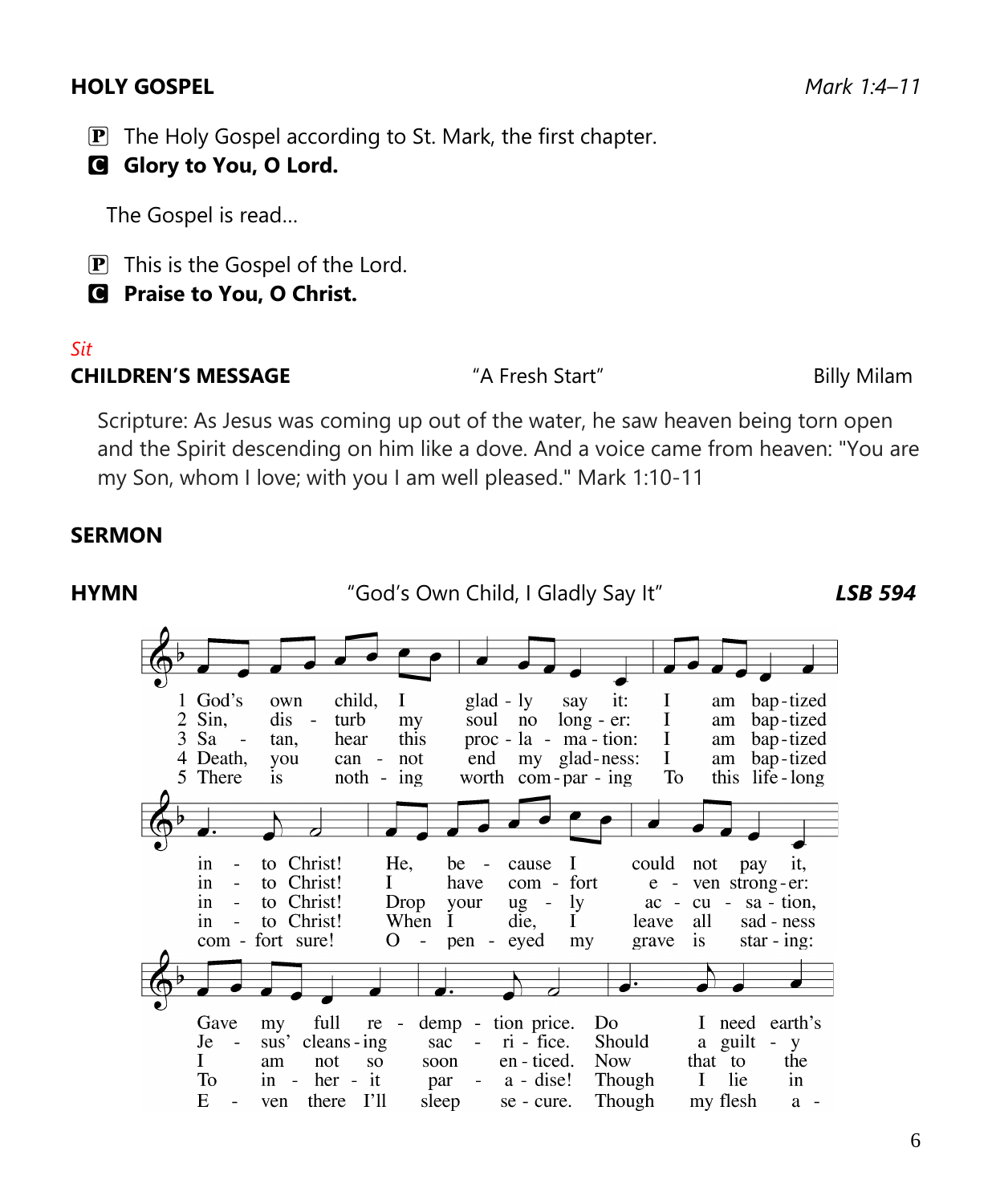| trea                            | sures      | man                | - y?<br>$\blacksquare$ |               | L         |       | have    | one                            |                                 | worth       |  |
|---------------------------------|------------|--------------------|------------------------|---------------|-----------|-------|---------|--------------------------------|---------------------------------|-------------|--|
| con                             | science    | seize              | me                     |               | Since     |       | my      | Bap                            | $\qquad \qquad -$               | tism        |  |
| font                            | I've       | trav -             | eled,                  |               | All       |       | your    | might                          |                                 | has         |  |
| dust                            | and        | ash                | es                     |               | Faith's   |       | as      | sur                            | $\overline{\phantom{a}}$        | ance        |  |
| waits                           | its        | rais               | $-$ ing,               |               | Still     |       | my      | soul                           |                                 | con         |  |
|                                 |            |                    |                        |               |           |       |         |                                |                                 |             |  |
|                                 |            |                    |                        |               |           |       |         |                                |                                 |             |  |
|                                 |            |                    |                        |               |           |       |         |                                |                                 |             |  |
| more                            | than       | an                 | y                      | That          |           |       | brought | me                             |                                 | sal         |  |
| did                             | re - lease | me                 |                        | In            |           | a     |         | dear                           |                                 | for         |  |
| come                            |            | $un - rav - eled,$ |                        | And,          |           | a     |         | gainst                         |                                 | your        |  |
| bright<br>$\sim$                |            | ly flash - es:     |                        | Bap           |           | tism  |         | has                            |                                 | the         |  |
| tin<br>$\sim$                   |            | ues prais - ing:   |                        | L             |           | am    |         | bap                            | $\overline{\phantom{a}}$        | tized       |  |
|                                 |            |                    |                        |               |           |       |         |                                |                                 |             |  |
|                                 |            |                    |                        |               |           |       |         | ,,                             |                                 |             |  |
|                                 |            |                    |                        |               |           |       |         |                                |                                 |             |  |
| va                              | tion       | free               |                        | Last - $ing$  |           | to    | e       | ter<br>$\sim$ $\sim$           |                                 | $ni - ty!$  |  |
| giv<br>$\overline{\phantom{a}}$ | ing        | flood,             |                        | Sprin - kling |           | me    | with    | Je<br>$\overline{\phantom{a}}$ |                                 | sus' blood? |  |
| tyr<br>$\overline{\phantom{a}}$ | an         | - ny,              | God,                   |               | my        | Lord, | $u -$   | nites                          | with                            | me!         |  |
| strength                        | di         | - vine             | To To                  |               | make life |       | $im -$  | mor                            | tal<br>$\overline{\phantom{a}}$ | mine.       |  |
| in<br>$\overline{\phantom{a}}$  | to         | Christ;            | $\Gamma$ m             | a a           |           | child | of      | par                            | $\sim$                          | a - dise!   |  |

#### *Stand*

**APOSTLES' CREED,** *As printed on forwards screens*

# **PRAYER OF THE CHURCH**

 $\mathbf{P}$  Let us pray for the whole people of God in Christ Jesus and for all people according to their needs.

Dear heavenly Father, in the Jordan River, You revealed Jesus to be Your beloved Son. Lord, by mighty work and wonder,

## C **reveal Your grace to us.**

A Lord, strengthen all those who have been baptized, especially those who have been baptized recently, with Your heavenly protection. Lead them to find their true identity in You as Your beloved sons and daughters. Lord, by mighty work and wonder,

## C **reveal Your grace to us.**

P Lord, comfort all those who are suffering in grief, [*especially* . . .]. Console them with the sure and certain hope that just as we have been united with Christ in a death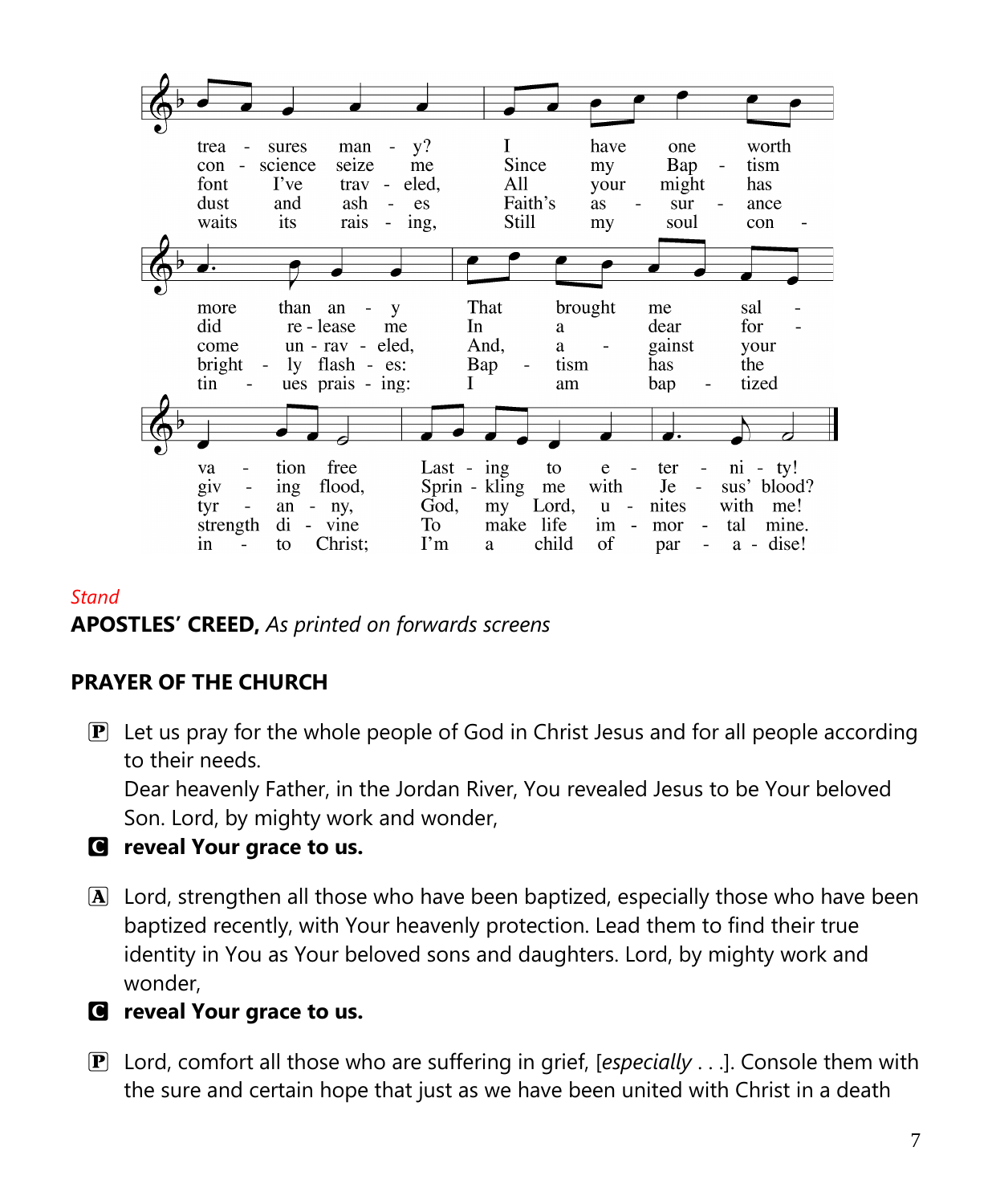like His, we shall certainly be united with Him in a resurrection like His. Lord, by mighty work and wonder,

- C **reveal Your grace to us.**
- A Lord, give courage to all those who live in conflict with their family members, especially regarding differences of faith. Lord, by mighty work and wonder,
- C **reveal Your grace to us.**
- $\mathbf{P}$  Lord, place Your healing hand upon all who are sick, injured, and recovering, [especially . . .]. Have mercy upon them, and lead them on the path to health according to Your will. Lord, by mighty work and wonder,
- C **reveal Your grace to us.**
- A Lord, bless all pastors, church planters, missionaries, and servants in Your Church who proclaim Your Word and administer Your Sacraments. Embolden them to seek and to save the lost and bring those who have strayed back into Your family. Lord, by mighty work and wonder,
- C **reveal Your grace to us.**
- $\mathbf{P}$  Lord, we commend all these things to You in the name of Your beloved Son, Jesus. Lord, by mighty work and wonder,
- C **reveal Your grace to us.**

**LORD'S PRAYER,** *As printed on forwards screens*

# **PAX DOMINI**

- $\mathbf{P}$  The peace of the Lord be with you.
- C **And also with you.**

### *Sit*

**MISSION MINUTE** Report on Trip to the Dominican Republic **Solut Follow** John Kinney

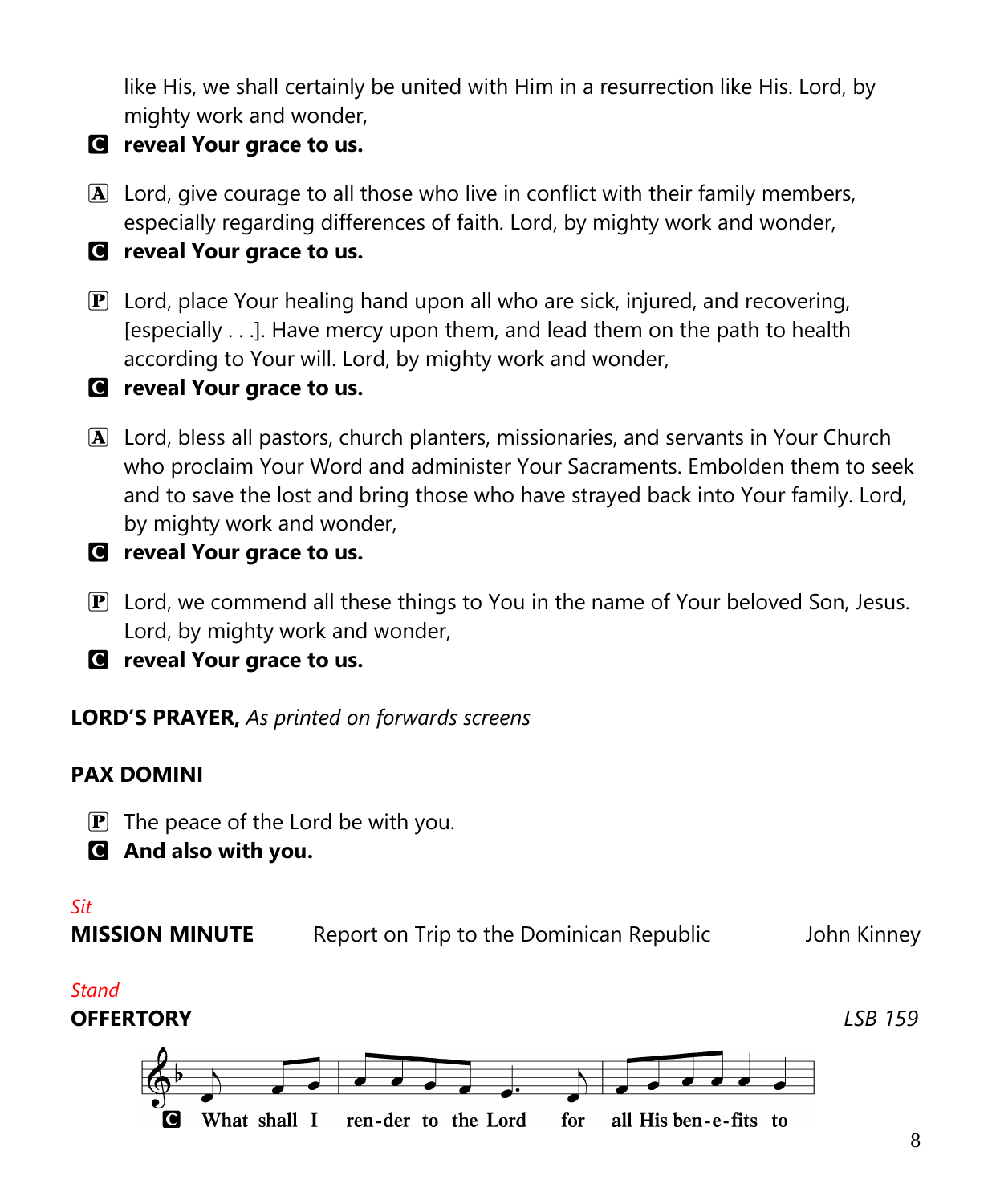

#### **BENEDICTION**

 $\mathbf{P}$  The Lord bless you and keep you. The Lord make His face shine upon you and be gracious unto you. The Lord look upon you with favor and  $\pm$  give you peace.

# C **Amen.**



9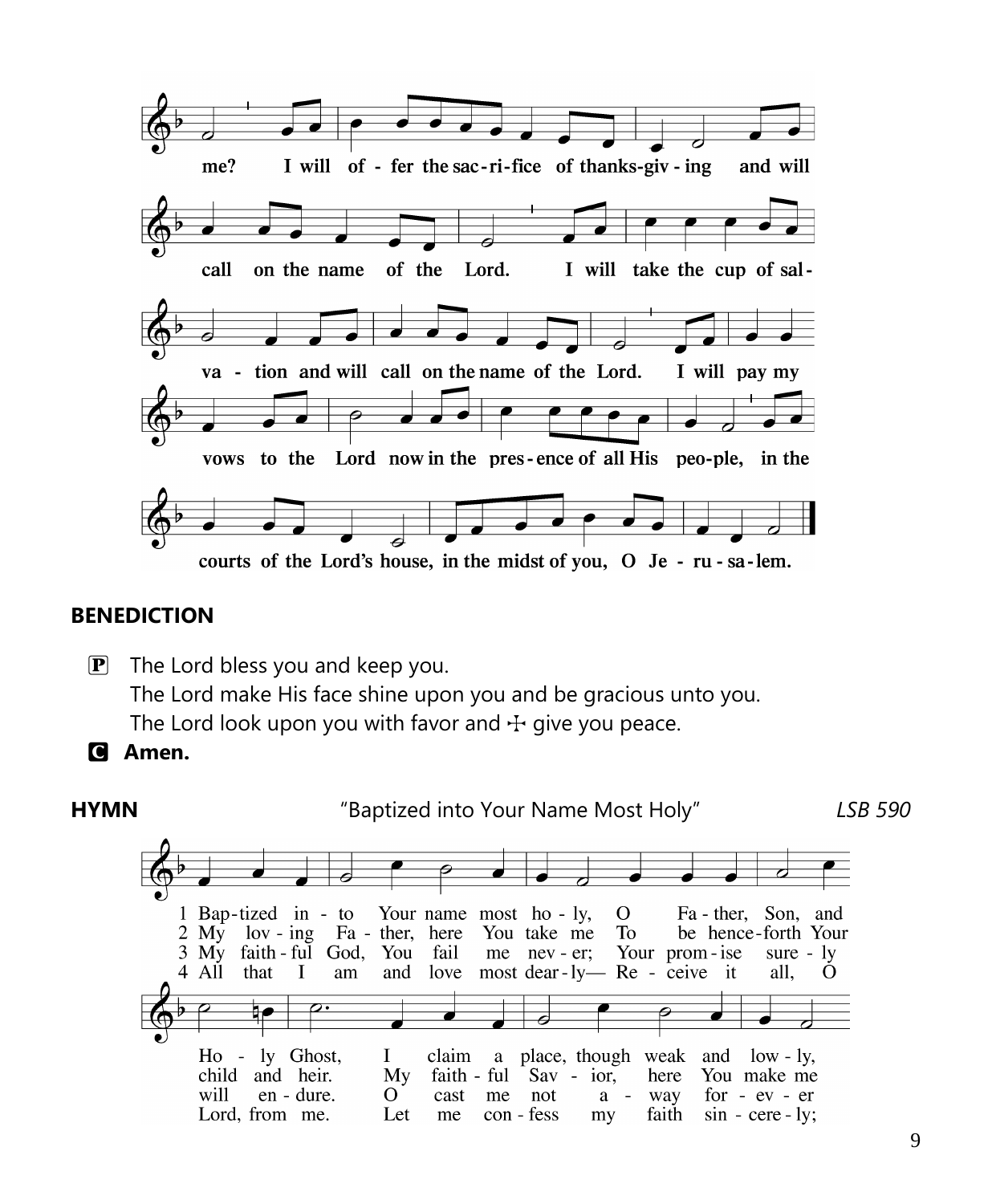

#### *Sit*

## **ANNOUNCEMENTS AND DISMISSAL** Deaconess Karen Suter

- $\boxed{\mathbf{A}}$  Go in peace as you serve the Lord.
- C **Thanks be to God.**

| POSTLUDE |  |
|----------|--|
|----------|--|

"Fanfare" Fugue in C Major J S. Bach